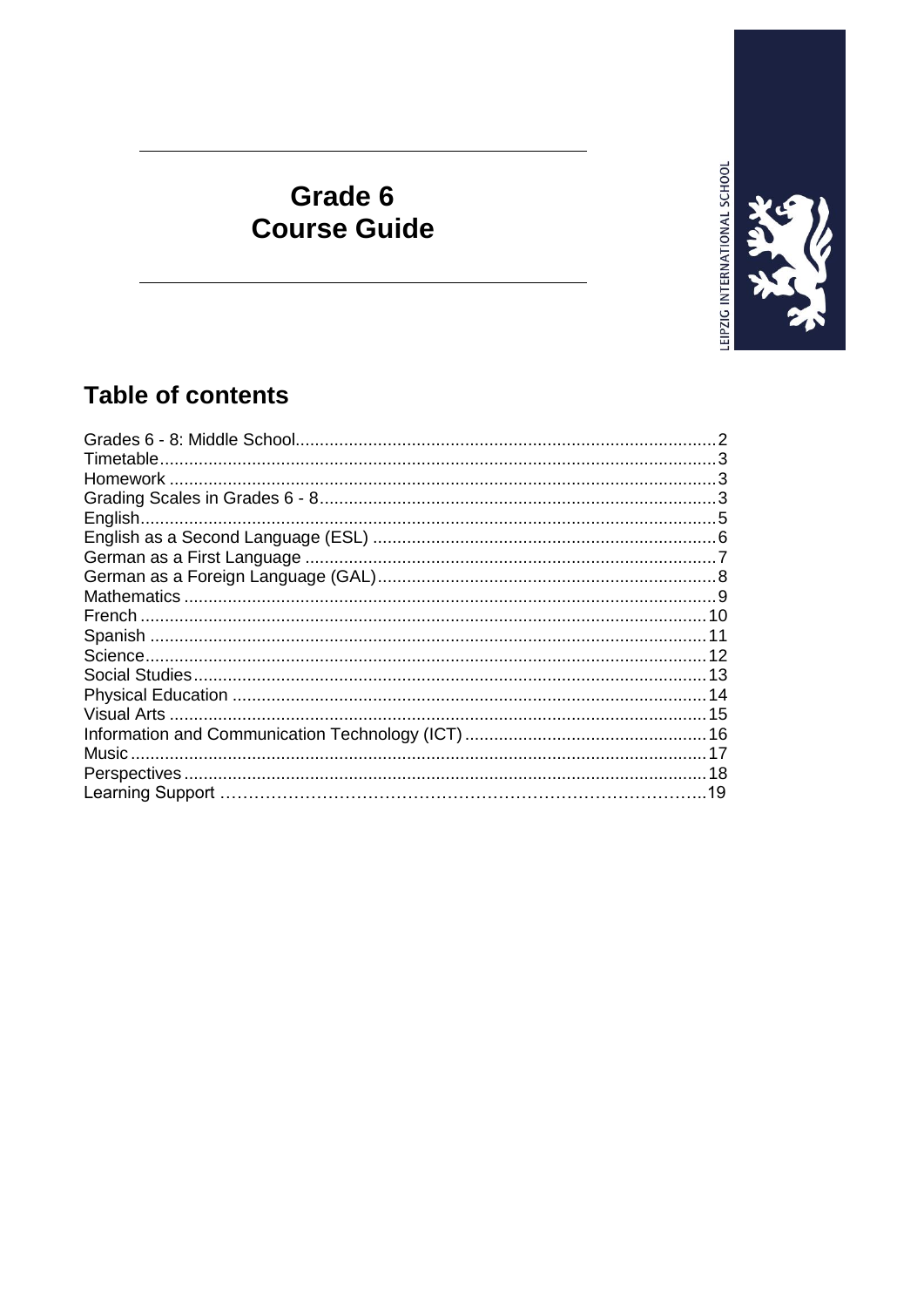| <b>CURRICULUM GRADES 6-7-8</b>                            |                |
|-----------------------------------------------------------|----------------|
| <b>Subject</b>                                            | # periods      |
| English (1 <sup>st</sup> or 2 <sup>nd</sup> language ESL) | 5              |
| German (1 <sup>st</sup> or 2 <sup>nd</sup> language GAL)  | 5              |
| <b>Mathematics</b>                                        | 5              |
| Science                                                   | 5              |
| French or Spanish (Foreign Language)                      | 4              |
| Social Studies (History and Geography)                    | 4              |
| <b>Physical Education (PE)</b>                            | 3              |
| <b>Visual Arts</b>                                        | 2              |
| Information and Communication Technology (ICT)            | $\mathfrak{p}$ |
| Music                                                     | 2              |
| Perspectives                                              | 2              |
| Pastoral Lesson                                           | 1              |
| TOTAL                                                     | 40             |

## **Grades 6 - 8: Middle School**

Middle School consists of Grade 6, Grade 7 and Grade 8. Middle School is a distinct part of the Secondary School with its own curriculum. All students follow the same curriculum and the subjects are all continuous three-year courses running from Grade 6 to Grade 8 designed to prepare students to successfully enter the IGCSE courses that are offered at LIS in Grades 9 and 10.

The Middle School curriculum is modelled on the Cambridge International Examinations Secondary 1 curriculum for students aged 11-14. For German, the curriculum is modelled on the Saxony state curriculum. At the end of Grade 8 we make use of Checkpoint tests from the Cambridge Secondary 1 curriculum in English, Mathematics and Science. Throughout the year the student can expect to complete common assessments in each of their courses as a way to measure their progress.

Compared to the Primary School, the major difference is the disappearance of the classroom teacher as the central figure. In Middle School, all subjects are taught by specialist teachers. The student's form tutor is the person with pastoral responsibility for them and is the first point of contact for parents and for subject teachers.

Every class has a form tutor whom they meet daily for morning registration and once a week during the timetabled pastoral time. Sometimes this time may be used for an assembly with other classes. The form tutor will also likely be one of their subject teachers; seeing their form tutor teacher every day helps them to build their relationship.

Students in the age range 11-14 are ready for more specialist subject instruction but they are also still very much in the process of developing their physical and social skills. The lower secondary timetable allows for this. The start of secondary school, for many students, is a turning point in starting to think about their relationships with others and about the way they feel about themselves. We want school to be a safe place for all students to explore their identity and to "become themselves". Our pastoral time and Perspectives courses are designed to support this learning.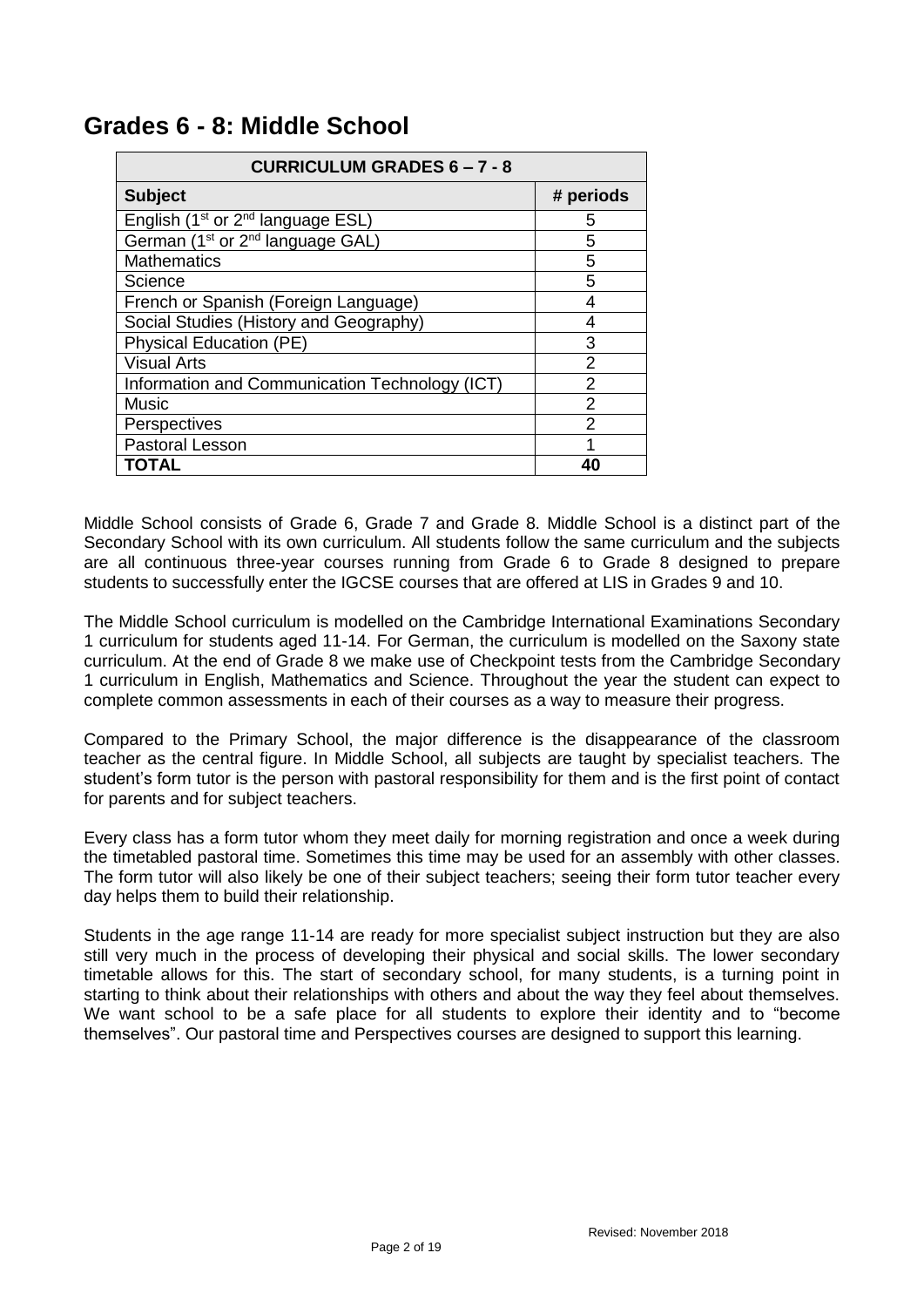## **Timetable**

Students follow a timetable of 40 x 40 minute periods of instruction per week. The school day runs from 8.15 – 15.15.

Registration: 8.15 – 8.25 Lesson 1: 8.25 – 9.05 Lesson 2: 9.10 – 9.50 Lesson 3: 9.50 – 10.35 SNACK BREAK Lesson 4: 10.55 – 11.35 Lesson 5: 11.40 – 12.20 Lesson 6: 12.25 – 13.05 LUNCH Lesson 7: 13.50 – 14.30 Lesson 8: 14.35 – 15.15

## **Homework**

Students have homework in Grades 6 - 8 and need to plan their work more carefully. There is no more Hort for them after school but there is a homework club available to them which is supervised by a teacher. This will allow students to work before going to their activities or allow them to get their work done before going home, leaving their evenings free. Students who are having difficulty completing their homework for teachers will be recommended for this homework support.

In order to help students keep track of their homework and plan when to do it, every student is issued with a Student Planner. Parents are asked to sign the planner every weekend.

In order to spread the workload for students we use a homework timetable. Generally students would get three homework assignments per day, taking 20-30 minutes each to complete.

## **Measuring and Reporting Student Attainment and Endeavour in Grades 6-8**

For all grade levels we will use the  $7-1$  attainment range, where  $7 =$  Excellent and is the highest possible attainment. It is important to note that the report grade for each subject is based on the teacher's professional judgement of the student's level in that subject area according to the attainment descriptions, considering summative and formative assessment data. It is not an average of their performance over a period of time, nor is it based on any form of weighting of class work and homework, or purely based on test results. Moreover, attainment grades are not amended if the teacher feels the student should be making more effort. Naturally, the greater the effort, the better the outcome. However, we employ an Endeavour description to communicate such learning behaviours and dispositions.

Endeavour is a combination of: Behaviour, Participation, and Effort and is reported using word descriptors.

The following grading scale is used by all subjects.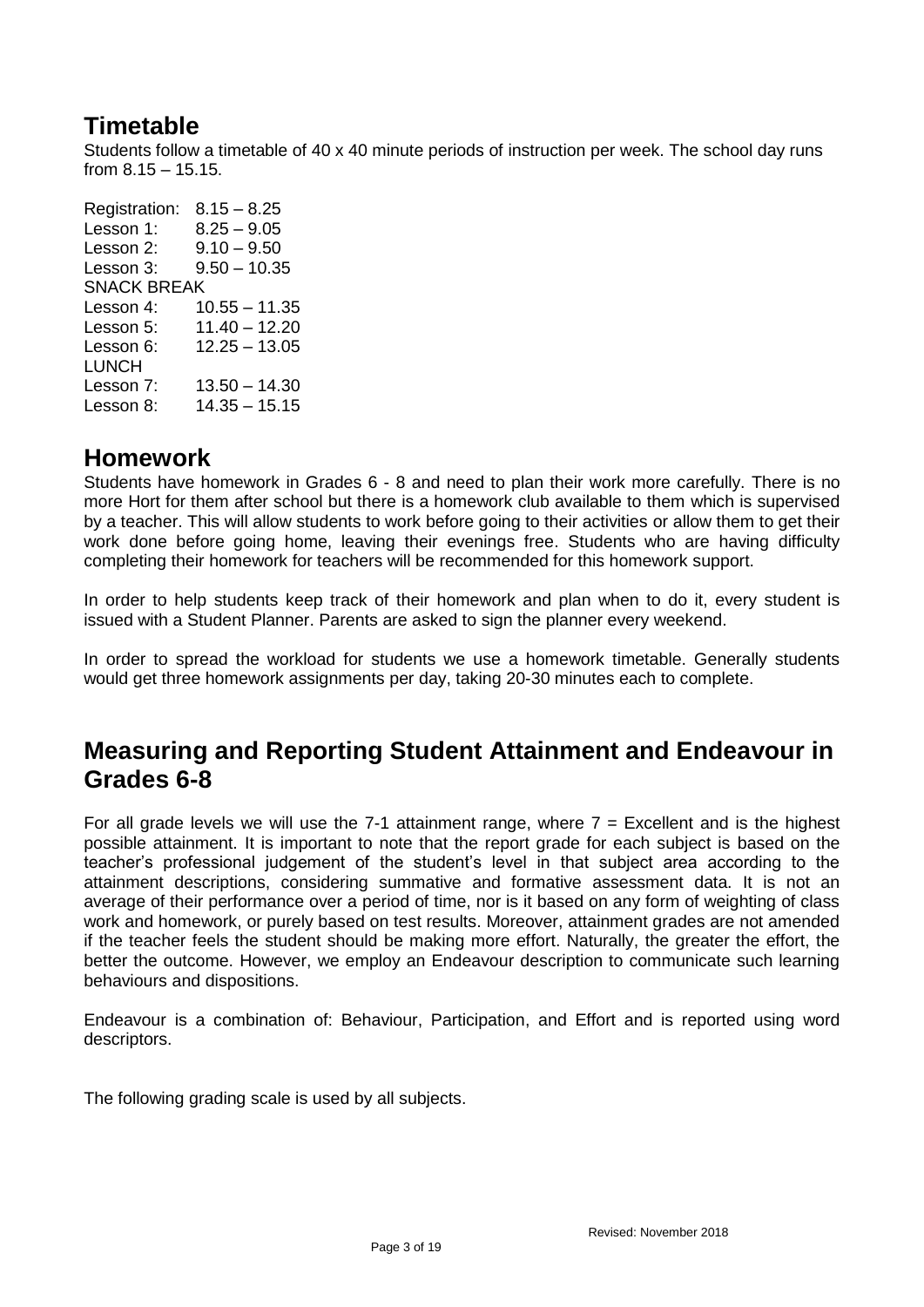|                | <b>ATTAINMENT</b>                                                                                                                                                                                                                                                                                                                                                                                    |
|----------------|------------------------------------------------------------------------------------------------------------------------------------------------------------------------------------------------------------------------------------------------------------------------------------------------------------------------------------------------------------------------------------------------------|
| <b>Grade</b>   | <b>Descriptors</b>                                                                                                                                                                                                                                                                                                                                                                                   |
|                | At this year level the student's progress is:                                                                                                                                                                                                                                                                                                                                                        |
| 7              | <b>Excellent</b><br>A consistent and thorough understanding of the required knowledge and skills, and the<br>ability to apply them <b>almost faultlessly</b> in a wide variety of situations. There is consistent<br>evidence of analysis, synthesis and evaluation where appropriate. The student<br>consistently demonstrates originality and insight and always produces work of high<br>quality. |
| 6              | <b>Very Good</b><br>A consistent and thorough understanding of the required knowledge and skills, and the<br>ability to apply them in a wide variety of situations. There is consistent evidence of<br>analysis, synthesis and evaluation where appropriate. The student generally demonstrates<br>originality and insight.                                                                          |
| 5              | Good<br>A consistent and thorough understanding of the required knowledge and skills, and<br>the ability to apply them in a variety of situations. The student generally shows evidence<br>of analysis, synthesis and evaluation where appropriate and <b>occasionally</b> demonstrates<br>originality and insight.                                                                                  |
| 4              | <b>Satisfactory</b><br>A general understanding of the required knowledge and skills, and the ability to apply<br>them effectively in normal situations. There is occasional evidence of the skills of<br>analysis, synthesis and evaluation.                                                                                                                                                         |
| 3              | <b>Mediocre</b><br>Limited achievement against most of the objectives, or clear difficulties in some areas. The<br>student demonstrates a limited understanding of the required knowledge and skills and<br>is only able to apply them fully in normal situations with support.                                                                                                                      |
| $\overline{2}$ | <b>Unsatisfactory</b><br>Very limited achievement against all the objectives. The student has difficulty in<br>understanding the required knowledge and skills, and is unable to apply them fully in<br>normal situations, even with support.                                                                                                                                                        |
| 1.             | Poor<br>Minimal achievement in terms of the objectives.                                                                                                                                                                                                                                                                                                                                              |

| Grade                 | <b>ENDEAVOUR Grade Descriptor</b>                                          |
|-----------------------|----------------------------------------------------------------------------|
| <b>EXCEPTIONAL</b>    | <b>Student exceeds expectations.</b>                                       |
|                       | Is an example to others in terms of behaviour, participation and effort.   |
|                       | Student meets all expectations.                                            |
| <b>GOOD</b>           | Shows good behaviour, participates actively and works hard.                |
|                       | Student mostly meets expectations.                                         |
| <b>SATISFACTORY</b>   | Student fully meets expectations in two out of three aspects, but there is |
|                       | room for improvement in the third.                                         |
| <b>INCONSISTENT</b>   | Student does not always meet expectations.                                 |
|                       | There is room for improvement in two out of three of the aspects.          |
|                       | Student does not meet expectations.                                        |
| <b>UNSATISFACTORY</b> | Student does not meet expectations in any aspect.                          |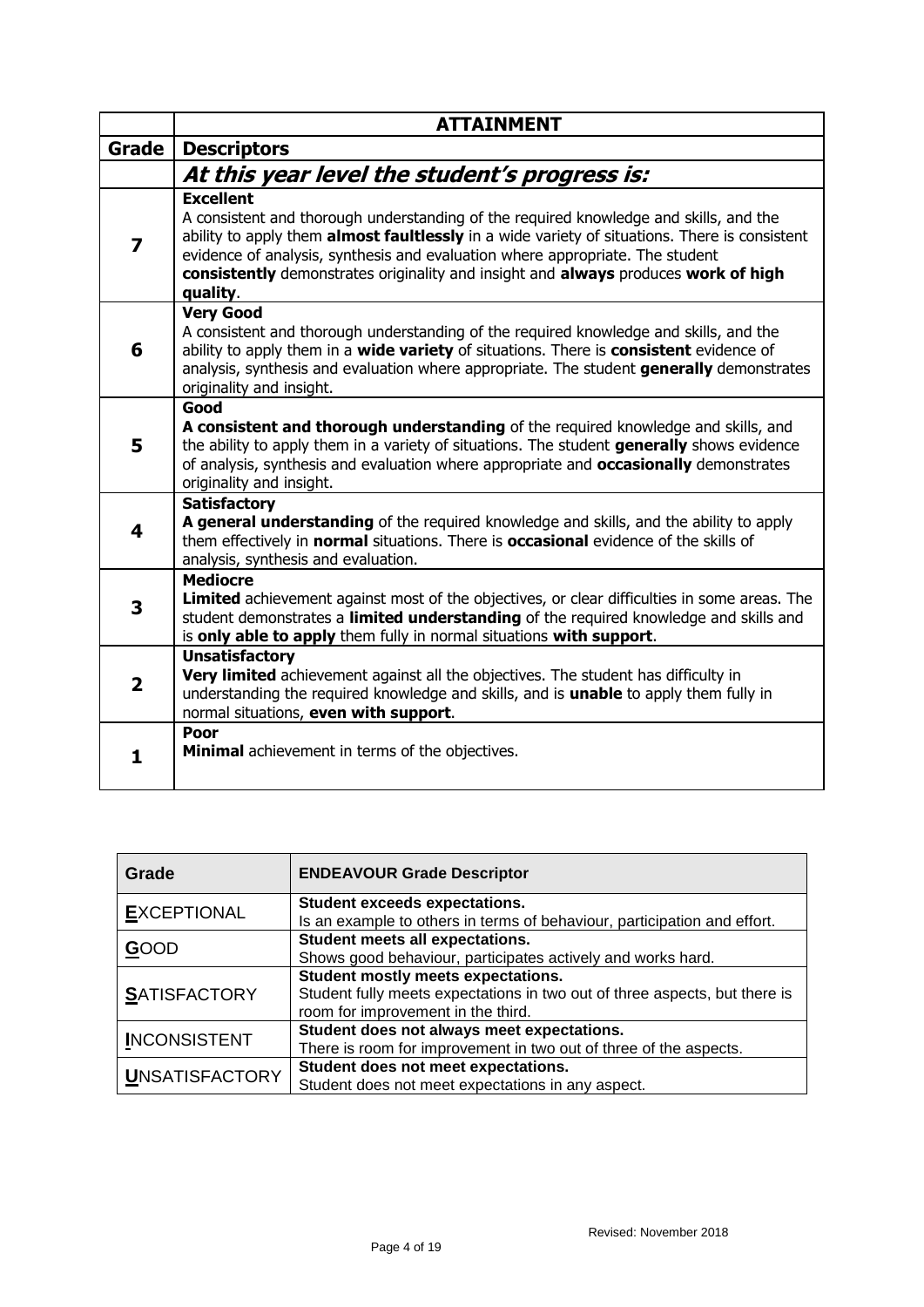## **ENGLISH**

### **General Introduction**

The English Department seeks to develop students at a native level of English, furthering their conceptual understanding of literary and non-literary works, and developing their competencies in writing creatively, analytically and persuasively. Students will study a range of literary works, develop language skills, and consider the value of reading and the written word for a range of purposes and audiences. We also seek to develop students' own private reading for pleasure and progress.

### **Course Aims**

- Learners understand that there is something essentially human about the desire and capacity for telling stories, and that we gain understanding of ourselves and the world around us from the stories of others;
- Learners understand the impact of context upon the creation and the interpretation of texts;
- Learners understand that reading is not only a great source of pleasure but also the key to all critical thought;
- Learners are able to deconstruct the reading process in order to offer insight into why writers write, and why speakers speak, and into what choices they make in order to create meaning and maximise impact upon a reader or listener;
- Learners are able to sustain and increase pleasure in reading as critical appreciation of texts increases;
- Learners are able to deconstruct the writing process in order to mimic and achieve mastery in the forms of creative, analytical and persuasive writing.

### **Essential Questions**

- Why is reading more than just a hobby?
- What do we learn about life from literature?
- How does a writer and / or a reader's context shape meaning in a work?
- How could the text be read and interpreted differently by two different readers?
- How and why is a social group represented in a particular way?
- How and why does the text conform to, or deviate from, the conventions of a genre?

#### **Areas of Study**

- UNIT #1: Who Am I? includes a study of poetry and autobiographical texts
- UNIT #2: The Secret Me includes a study of *The Boy in the Striped Pyjamas*
- UNIT #3: My People includes a study of persuasive speeches
- UNIT #4: Looking Forward includes a study of texts relating to the future

#### **Assessment**

- Poetry Writing & Recount Writing
- Empathic Monologue & Diary Writing
- Narrative Writing & Persuasive Speech
- Oral Assessment

#### **Links to future learning**

 Spiralling skills and understandings, resulting in IGCSE First Language English and IGCSE World Literature in Grade 9. A wide-reading programme is implemented for all grade levels.

**HoD:** Nancy Davis [nancy.davis@lis.school](mailto:nancy.davis@lis.school)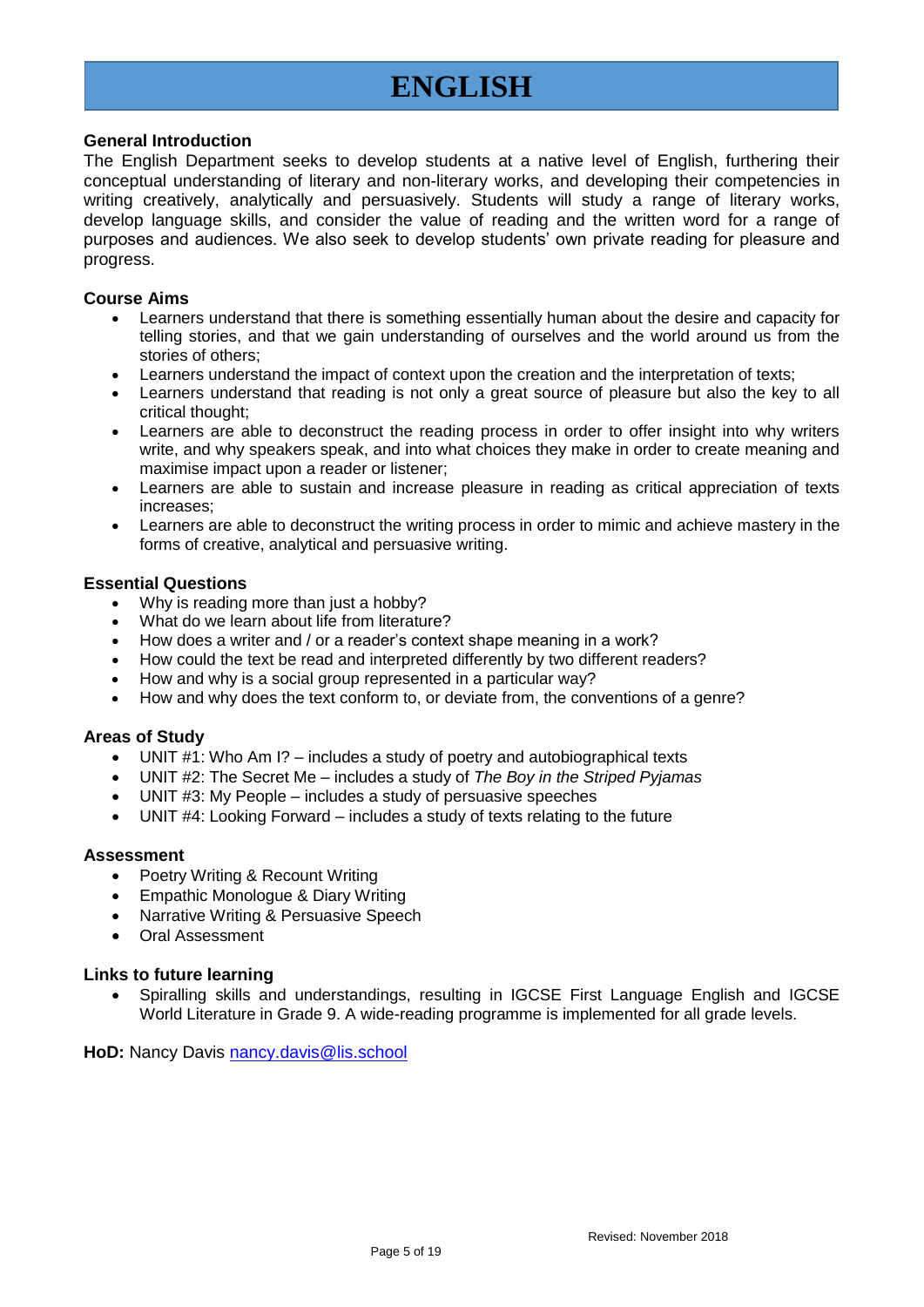# **ENGLISH AS AN ADDITIONAL LANGUAGE (EAL)**

## **General Introduction**

English as an Additional Language (EAL) focuses on the acquisition and development of English language proficiency for the EAL student. The aim is to build up the student's language skills in all areas: speaking, writing, listening, and reading. The course is a combination of literature based units and units from the Cambridge Lower Secondary Global English course.

## **Course Aims**

- The course encourages students to develop *confidence* in the use of English in a variety of contexts, to build up *knowledge* of the language including *academic language* and to gain the linguistic *skills* necessary to access the school curriculum successfully.
- Students will be exposed to a range of written and other texts in a variety of genres in order to provide a focus on development of language skills, including both composing and comprehending skills, along with areas such as vocabulary development, idiomatic language and grammar.
- Students will develop the ability to recognise, create and understand the purpose of various *text types* such as information reports, articles, letters, emails, recounts, persuasive texts, descriptive texts, and creative writing.
- To expose, read and analyse a variety of literature in order to engender an appreciation of literature and to enhance understanding of the techniques and purpose of a writer.

## **Areas of Study**

- Getting to know you
- Short stories
- Personal Identity: My Family History
- Literature: Roald Dahl
	- o Autobiography
		- o Book Review
- Drama: Charlie and the Chocolate Factory
- Persuasive Speaking: People who Inspire Us
- School Around the World

#### **Assessment**

Each unit will be assessed through a minimum of one assessment task, either written or oral. Each task will focus on a particular text type and register, including the following:

- Writing a personal letter or email
- Presenting an informative talk
- Writing an autobiography in the style of Roald Dahl
- Writing a book review
- Performing a short scene from a play
- Presenting a persuasive speech
- Writing a blog

Students also take the Cambridge Stage 7 ESL progression tests.

#### **Links to future learning**

Skills will be consolidated and developed in grade 7 with a particular focus on developing independent learning skills in order to further improve language proficiency.

**HoD:** Frank Valero – [Francisco.ValeroLopez@lis.school](mailto:Francisco.ValeroLopez@lis.school)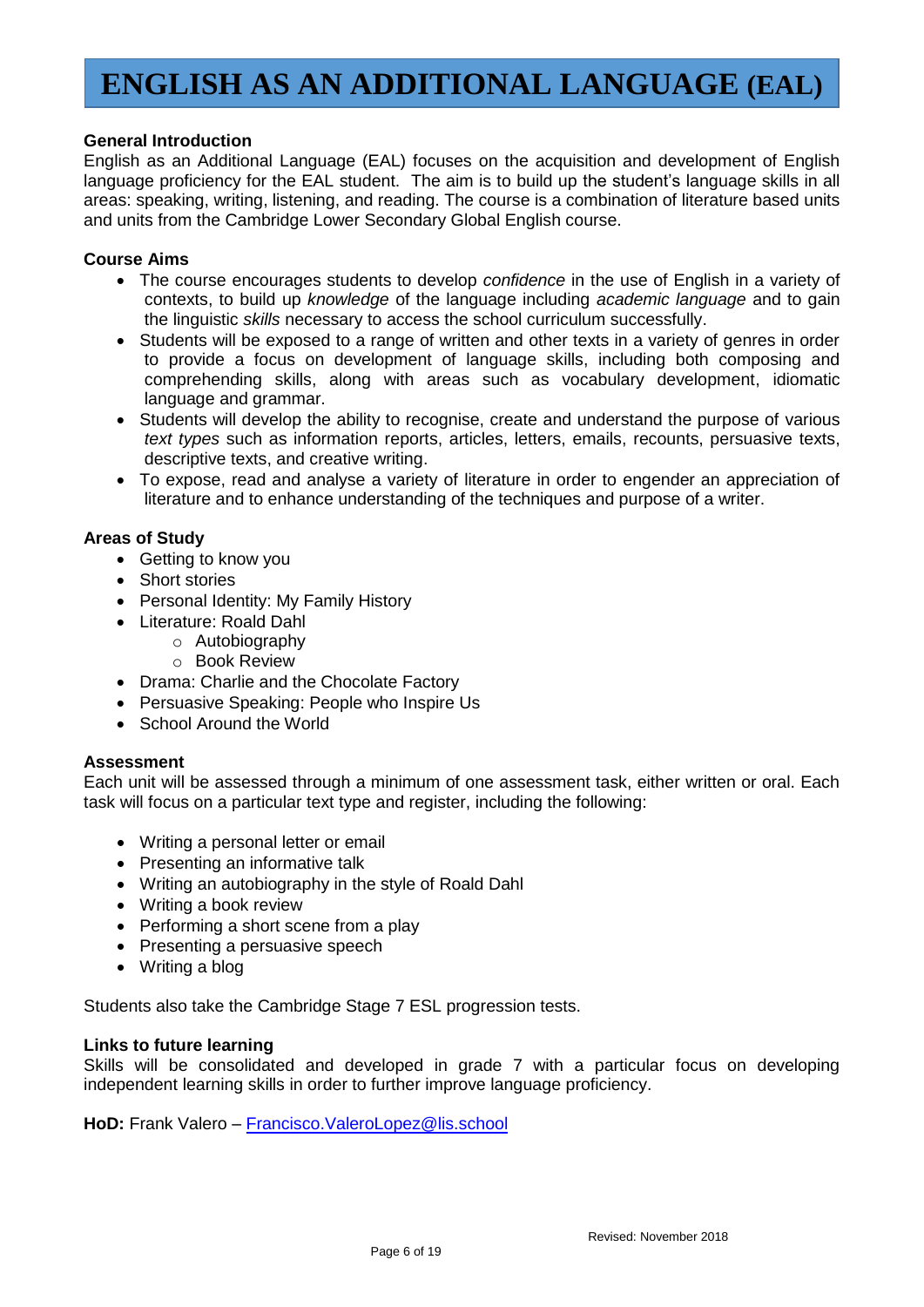## **GERMAN AS A FIRST LANGUAGE**

### **General Introduction**

German First Language means tuition for fluent speakers of German (not necessarily of German nationality) according to the standards based on the Saxonian Curriculum and using textbooks acknowledged by the Kultusministerium in Dresden (Deutsch Plus 6, Praxis Sprache 6).

#### **Course Aims**

In Grade 6 we focus on intensification and consolidation of spelling and grammar concepts. Students build on known reading strategies and develop new ones. They discover a pleasure for reading in a variety of text genres, like novels, tall tales, classical heroic sagas and poetry. They practise and develop their reading aloud skills and participate in a nationwide reading aloud competition (Vorlesewettbewerb). Students gain proficiency in narrative and descriptive writing and story-telling.

## **Areas of Study**

| <b>Text Genres</b>                                                                                                                                     | Literary Works:                                                                                                                                                                                              | <b>Grammar Topics:</b>                                                       | <b>Spelling Topics:</b>                                                                 |
|--------------------------------------------------------------------------------------------------------------------------------------------------------|--------------------------------------------------------------------------------------------------------------------------------------------------------------------------------------------------------------|------------------------------------------------------------------------------|-----------------------------------------------------------------------------------------|
| $\bullet$ Tall tales<br>(Lügengeschichten)<br>• Summaries / Re-<br>narration<br>• Narrative writing<br>• Descriptive writing<br>(Vorgangsbeschreibung) | • Judith Kerr: Als Hitler das<br>rosa Kaninchen stahl<br>l• Herbert Lorenz & Gabriele<br>Beyerlein: Die Sonne bleibt<br>nicht stehen<br>• Heroic Sagas /<br>Heldensagen<br>(Prometheus, Odysseus)<br>• Poems | • Word classes<br>$\bullet$ Tenses<br>• Active / Passive<br>voice<br>• Cases | Nouns.<br>nominalisation of<br>verbs and<br>adjectives<br>S-sounds<br>Double consonants |

### **Assessment**

Common Summative Assessment Tasks in Grade 6 are:

- Reading Comprehension / Reading Strategies
- Descriptive Writing (Vorgangsbeschreibung)
- Re-narration of a story
- Grammar Tests
- Spelling Tests / Dictations
- Creative Writing: Tall Tale
- Story-telling and performing

#### **Links to future learning**

- $\triangleright$  Summary and narrative writing as well as spelling and grammar topics will be consolidated in future years and assessed in the IGCSE.
- $\triangleright$  Increasing knowledge and interpretation of a variety of works from different literary genres will be further developed in the coming years.

**HoD:** Britta Rössner – [Britta.Roessner@lis.school](mailto:Britta.Roessner@lis.school)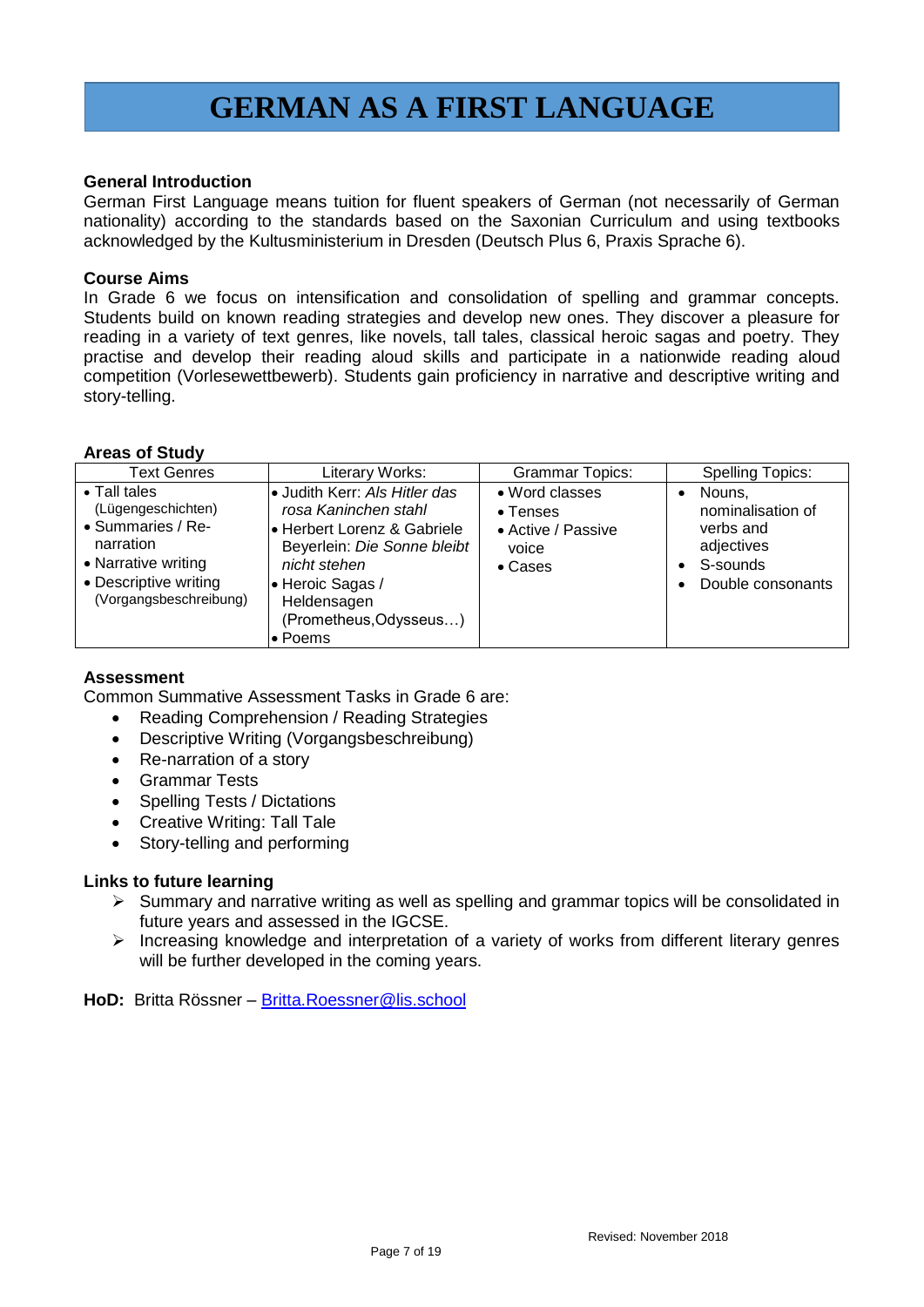## **GERMAN AS A FOREIGN LANGUAGE (GAL)**

## **General Introduction**

German as a Foreign Language (GAL) focuses on the acquisition and development of German language proficiency for the GAL student. The intention is to build up the student's language skills in all areas: speaking, writing, listening, and reading and to develop and built on the ability to understand, express and interpret thoughts, feelings and facts in both oral and written form in an appropriate range of social contexts — work, home, leisure, education and training. The course also aims to develop intercultural understanding and to encourage positive attitudes towards language learning and towards speakers of foreign languages.

### **Course Aims**

The aims of the course are to

- enable the student to use the language effectively as a means of practical communication in speech and in writing within a range of contexts,
- develop the ability to understand and respond to the language demands in transactional and social contacts,
- provide the students with a sound linguistic base necessary for further study, work and leisure,
- offer some insight into the nature of language,
- develop an appreciation of German literature.

### **Areas of Study**

*The student will be integrated in the course depending on his/ her language level in dependence on the Common European Framework of Reference.*

- A Everyday activities
- B Personal and social life
- C The world around us
- D The world of work
- E The international world

#### **Assessment**

- Vocabulary tests or grammar exercises announced in advance or not.
- Written assignments done at home.
- Presentations, research work, library hours (diary writing), oral contributions in class as well as the quantity, quality and care of written work are part of the continued assessment.

#### **Links to future learning:**

Leads to Grade 7 GAL.

**HoD/Course Co-ordinator:** Danielle Lebel [Danielle.Lebel@lis.school](mailto:Danielle.Lebel@lis.school)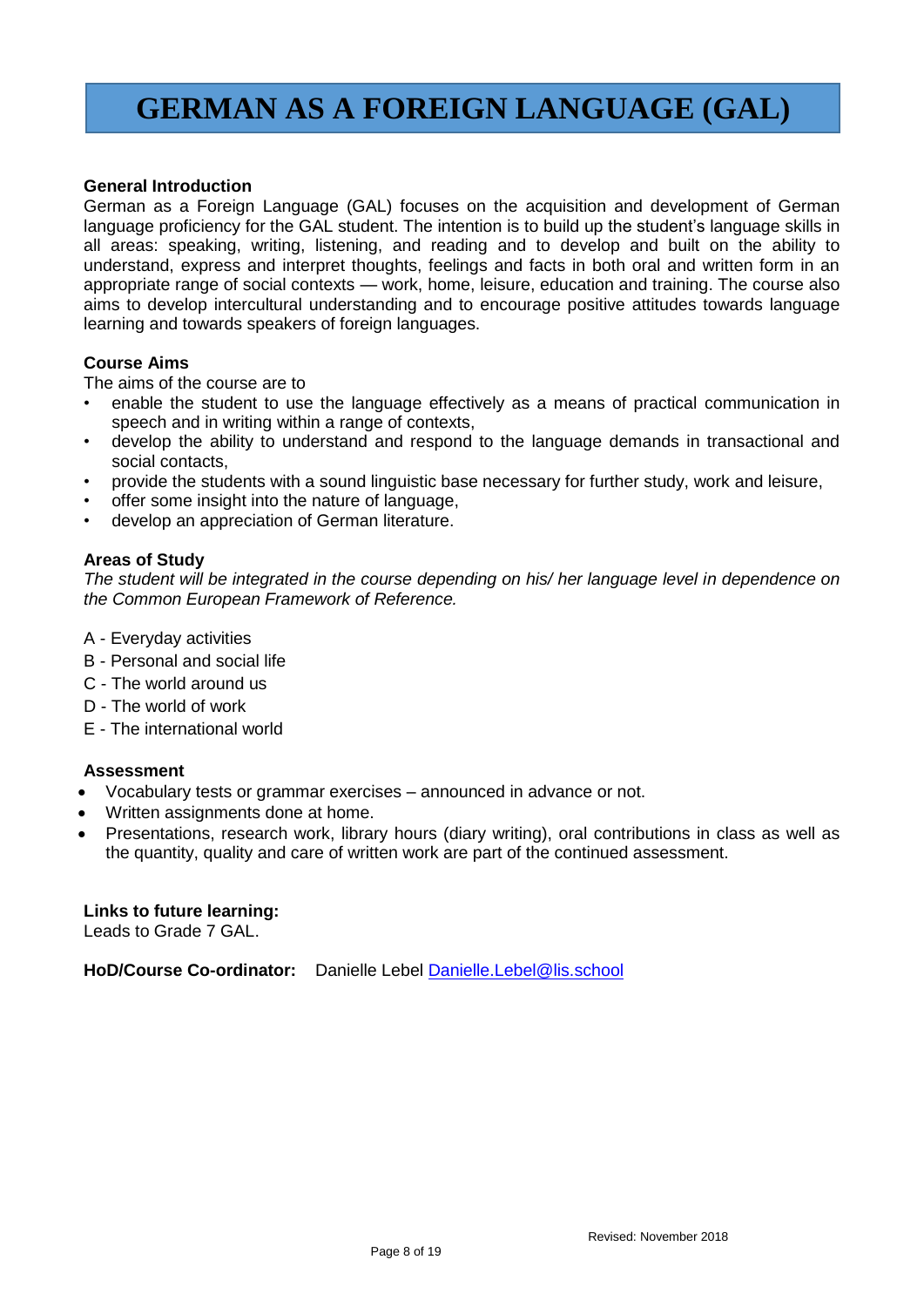## **MATHEMATICS**

## **General Introduction**

Grade 6 Mathematics is designed to help students develop an understanding of the basic concepts and ideas involved in mathematics through repeated practice and review. Through investigation, the students will learn how to problem solve and reason about mathematics, more than memorise rules and procedures. In this way, students begin to think for themselves about why things are happening both in the class and in their everyday lives. The curriculum is based on the Cambridge Lower Secondary Curriculum.

### **Course Aims**

- develop mathematical skills and apply them to other subjects and to the real world
- develop methods of problem-solving
- interpret mathematical results and understand their significance
- develop patience and persistence in solving problems
- develop a positive attitude towards mathematics which encourages enjoyment, fosters confidence and promotes enquiry and further learning
- appreciate the elegance of mathematics
- appreciate the interdependence of different branches of mathematics and the links with other disciplines
- appreciate the international aspect of mathematics, its cultural and historical significance and its role in the real world
- read mathematics and communicate the subject in a variety of ways
- acquire a foundation of mathematical skills appropriate to further study and continued learning in mathematics.

#### **Areas of Study**

|                        | <b>FIRST SEMESTER</b>                                      |           | <b>SECOND SEMESTER</b>                                             |
|------------------------|------------------------------------------------------------|-----------|--------------------------------------------------------------------|
| $\bullet$              | Basic operations with integers and<br>decimals.            |           | Fractions, decimals and percentages.<br>Transformations of shapes. |
| $\bullet$<br>$\bullet$ | Measurement and estimation.<br>Perimeter, area and volume. | $\bullet$ | Probability.<br>Algebraic equations and expressions.               |
| ٠                      | Sequences, linear patterns and plotting<br>points.         |           |                                                                    |
|                        | Shapes and Angles.                                         |           |                                                                    |

#### **Assessment**

Assignments will consist of exercises - both online and from texts, projects and problem solving. Major assessment pieces will include tests, quizzes and projects. Students will receive regular updates on their progress.

#### **Links to future learning**

Leads to Grade 7 Mathematics.

**HoD:** Reingart Böhmer [Reingart.Boehmer@lis.school](mailto:Reingart.Boehmer@lis.school)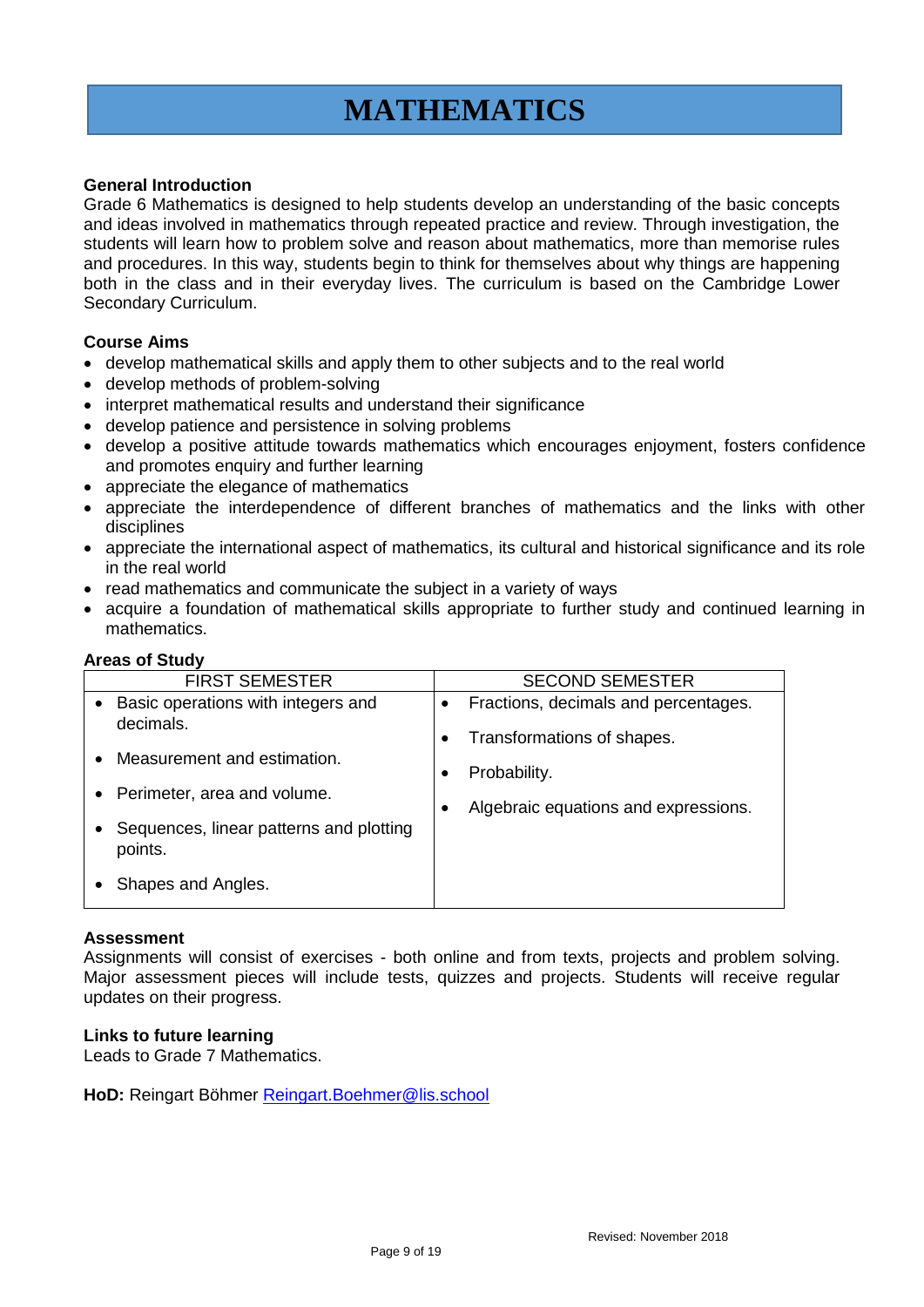## **FRENCH**

## **General Introduction**

Grade 6 French is a foreign language beginner course taught to students four lessons per week. It is set at the CEFR level A1.

## **Course Aims**

The aims is for our students to start getting the necessary vocabulary and grammar, as well as a good pronunciation of French to express themselves orally and in writing, to understand spoken and written French. Being an introduction year to the target language, the emphasis in on developing a strong likeness to the language and its culture.

## **Areas of Study**

Unit 1: Bonjour!

Unit 2: J'habite ici

Unit 3: Chez moi

Unit 4: Les animaux

Unit 5: Des fêtes et des festivals

Unit 6: Qu'est-ce que tu fais?

Unit 7: En ville

Unit 8: Une journée scolaire.

Unit 9 : C'est bon ça!

Unit 10: Amuse-toi bien!

#### **Assessment**

Regular assessment of the learned knowledge is through tests given after each unit. The tests cover the three following components: Reading, Listening and Writing. We also have mini-quiz (vocabulary or grammar tests) throughout the year.

**Links to future learning:** Leads directly to Grade 7 French.

**HoD/Course Co-ordinator:** Danielle Lebel [Danielle.Lebel@lis.school](mailto:Danielle.Lebel@lis.school)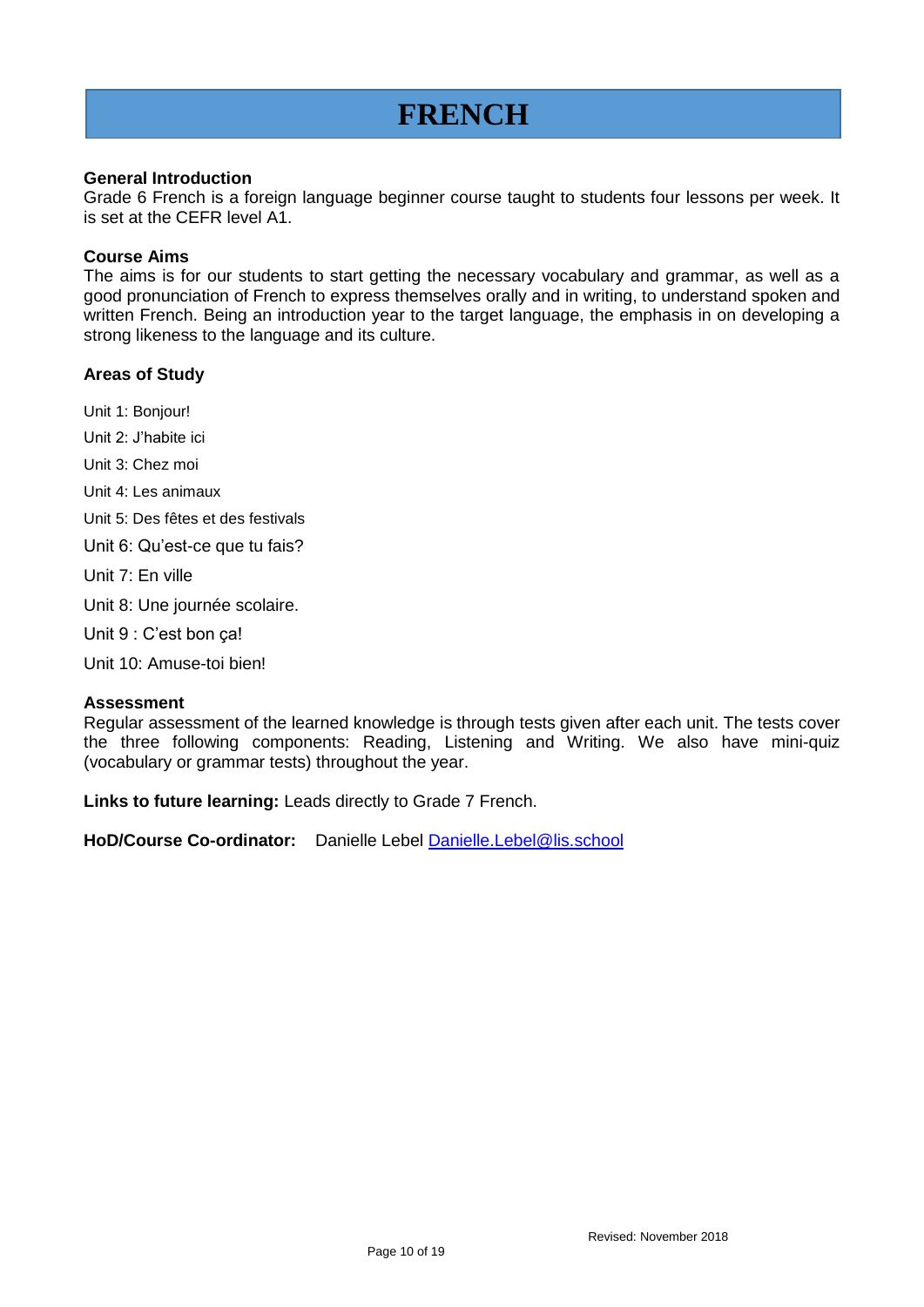# **SPANISH**

## **General Introduction**

Grade 6 Spanish is an introductory course which aims to provide students with the necessary skills to express themselves in Spanish through day to day situations. The course follows the five strands of the UK Framework for Modern Foreign Languages: words, sentences, texts (reading and writing), listening/speaking, cultural knowledge and contact.

## **Course Aims**:

- To teach pupils to practise the meaning, spelling and sounds of Spanish words together.
- To teach pupils how to write simple grammatically correct sentences.
- To teach pupils how to understand and write more complex text using connectives, pronouns and tenses.
- Linking listening and speaking to help pupils speak more accurately and authentically.
- To give pupils the opportunity to learn about Spain and other Spanish-speaking countries.

### **Areas of Study**

The course is geared towards the practical use of the Spanish language, and focuses around the following main topics:

- 1. Introduction to Spanish
- 2. At school
- 3. Personal life and family
- 4. At home
- 5. Leisure.
- 6. The city

#### **Assessment**

In Grade 6 Spanish, assessment is based mainly on listening and reading skills, as well as written work. Although oral expression is also developed, it is not currently assessed on its own. Assessment is based on direct classroom observation, students' self-assessment by end-of-topic checklists, written classwork and homework, as well as quizzes and end of unit exams.

#### **Links to future learning**

Leads to Grade 7 Spanish.

#### **HoD/Course Co-ordinator:**

Danielle Lebel [Danielle.Lebel@lis.school](mailto:Danielle.Lebel@lis.school)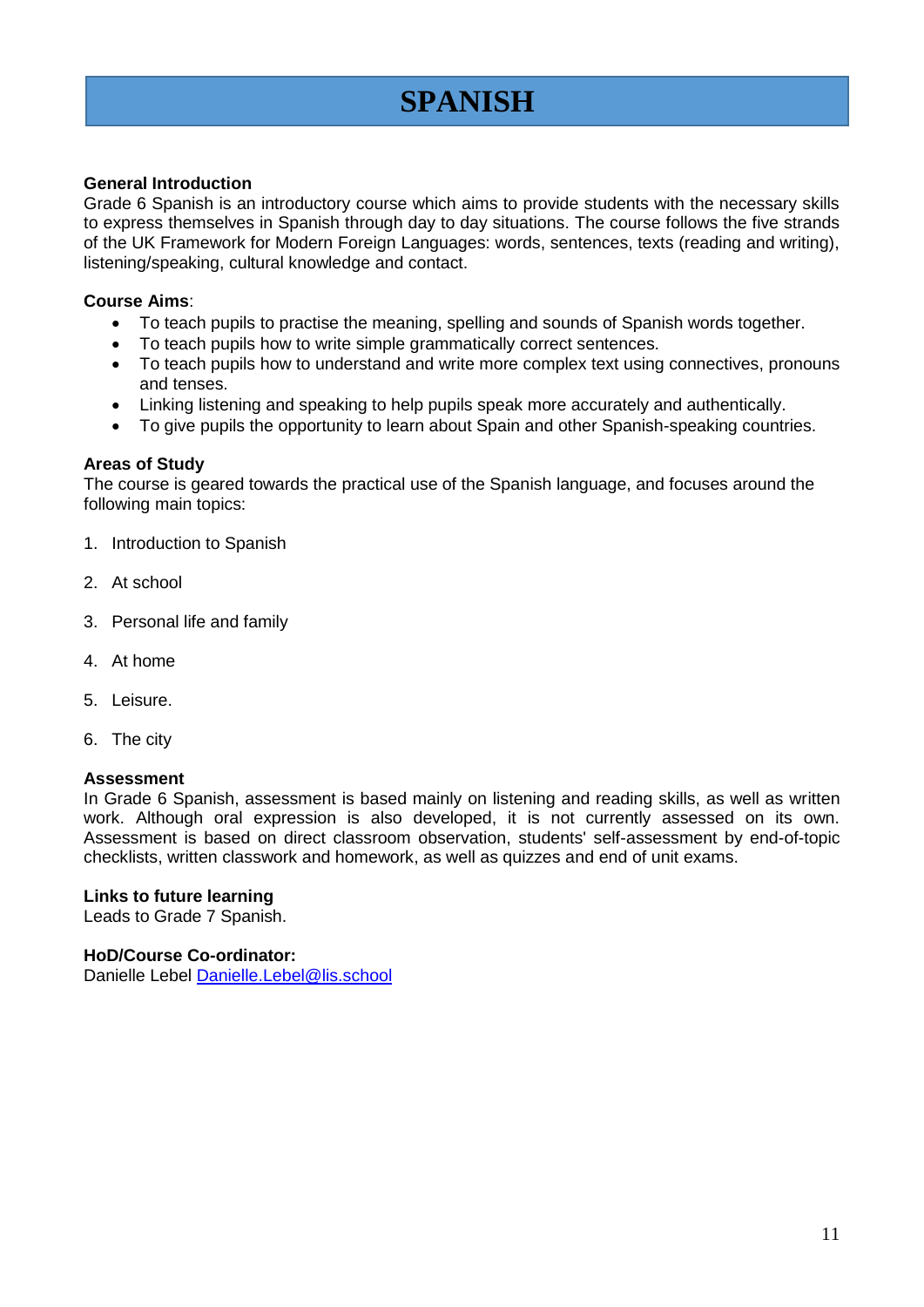## **SCIENCE**

#### **General Introduction**

Science is a subject that combines Biology, Chemistry and Physics. Grades 6-8 cover the Cambridge Lower Secondary curriculum for Science with a strong focus on practical skills and to this end, every topic studied has associated practical work.

### **Course Aims**

In grade 6 the practical focus is on learning how to work safely in a laboratory and how to measure and record results accurately and clearly. This includes the construction of results tables and drawing informative annotated diagrams.

## **Areas of Study**

| <b>Biology</b>                     | <b>Chemistry</b>                | <b>Physics</b>                    |
|------------------------------------|---------------------------------|-----------------------------------|
| Living Things                      | <b>Materials Classification</b> | <b>Energy Transformations</b>     |
| Classification                     | Solids, Liquids & Gases         | The Earth & Beyond                |
| Microbes & Diseases                | Acids & Bases                   | <b>Forces &amp; Their Effects</b> |
| <b>Habitats &amp; Environments</b> |                                 |                                   |
| <b>Extended Project</b>            |                                 |                                   |

May Science Project: The focus of this project in Grade 6 is Biology and students will investigate adaptations and habitats through a research project with a focus on invertebrates. This allows students to recap on classification and to explore the local invertebrate wildlife in the woods behind the school. The emphasis will be to present the information they collect on the life and habitats of these organisms clearly in a science fair to an audience of primary classes.

#### **Assessment**

This consists of end of unit tests, practical work in the laboratory, presentations, mini-projects and homework. Marking criteria for all assessments is explained to the students beforehand and printed copies of the marking criteria are provided. The overall grade (7–1) is determined using the Science department's grade descriptors.

EAL students are given a shorter version of the same test paper as other students take. They are also given science dictionaries for their class and homework. During the test they may have access to a word bank of key words and assistance in understanding the wording of a question depending on their level of English. The degree of assistance each EAL student receives is reviewed each half term in consultation with the EAL department.

#### **Links to future learning:**

Leads to Grade 7 Science.

## **HoD/Course Co-ordinator:**

Tim Lewis – [tim.lewis@lis.school](mailto:tim.lewis@lis.school)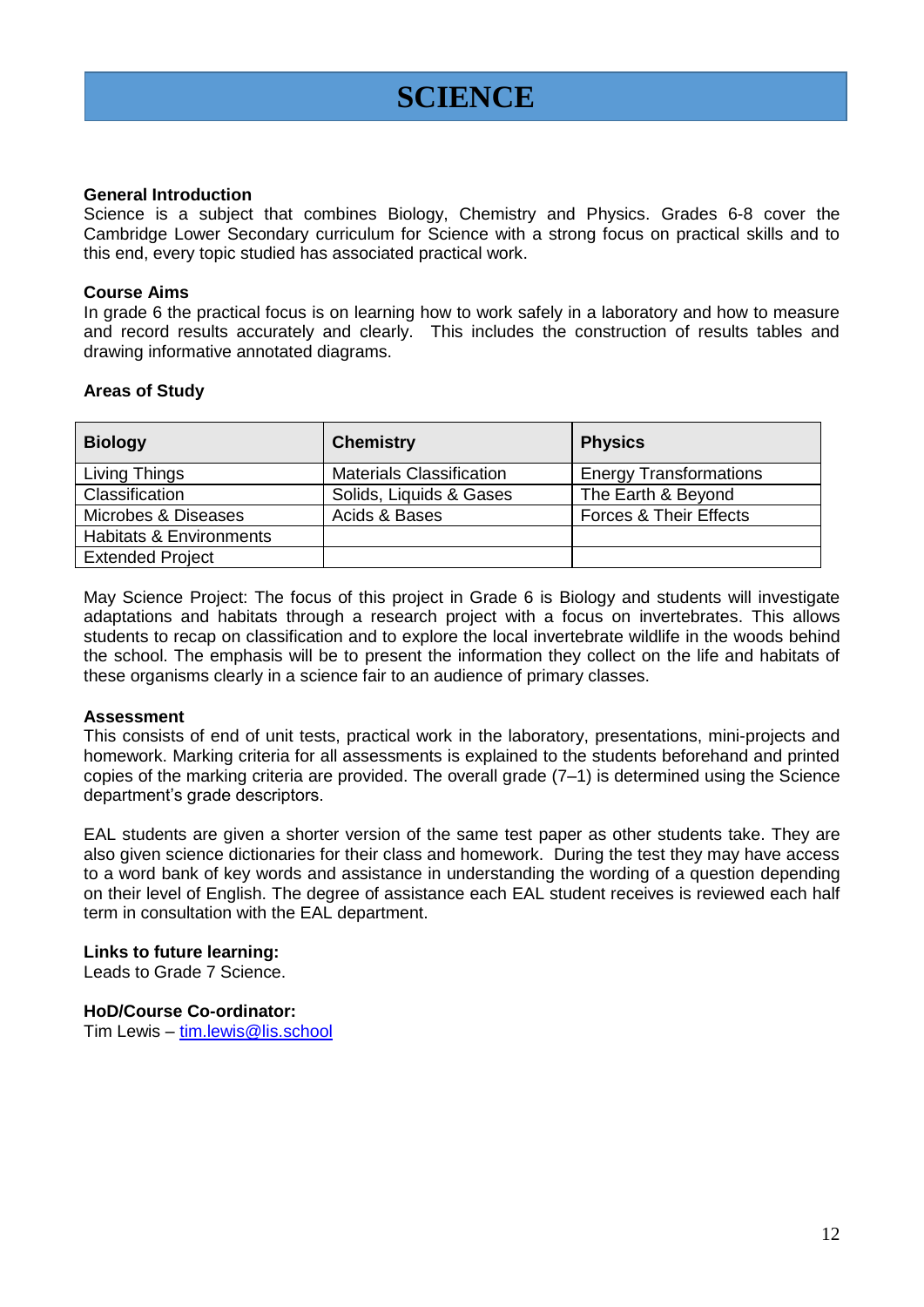## **SOCIAL STUDIES**

## **General Introduction**

This course blends the learning of Geography and History through the study of early settlements. As the year progresses the distinction between the two disciplines becomes clearer; in Geography we focus on the development of modern settlements, map skills and how society today copes with natural disasters. In History, we spend time developing students' sense of period and understanding of historical concepts through an extended study of Medieval Life.

## **Course Aims**

- To provide an overview of the development of human society from the Neolithic to Medieval world
- To develop an understanding of human settlement and modern challenges of sustainability
- To enable students to confidently use an OS map
- To develop an understanding of landforms and the threats they create
- To develop the students understanding and skills of historical concepts including cause and consequence, change and continuity, diversity, chronology and interpretation

### **Areas of Study**

| <b>First Semester</b>      |                                    |  |  |
|----------------------------|------------------------------------|--|--|
| Geography                  | <b>History</b>                     |  |  |
| Settlement;                | The Ancient Romans;                |  |  |
| Map Skills                 | Medieval Life - Towns and Villages |  |  |
| <b>Second Semester</b>     |                                    |  |  |
| Geography                  | <b>History</b>                     |  |  |
| <b>Rivers and Floods;</b>  | Medieval Life - Religion,          |  |  |
| <b>Our Restless Planet</b> | The Crusades and the Black Death   |  |  |

## **Assessment**

Students are assessed using a variety of techniques from class participation and discussion, oral presentations, short response questions and extended writing, source work analysis, project work, posters and model making. Summative assessments are completed at the end of each unit of study. These assessments are a blend of formal tests and creative projects which are designed to complement the learning of each unit.

- Settlement: Written test and design of a future city
- The Romans: Written piece on the significance of Boudicca
- Map Skills: Written test
- Medieval Life: Written test Medieval Life: Source analysis, written piece on cause and consequence, diary entry
- Rivers and floods: Written test
- Our restless planet: Build your own landform

## **Links to future learning:**

The key terminology and concepts of The Medieval Period will provide students with a strong foundation for their future historical studies. Throughout Grade 7 the historical concepts of cause and consequence, change and continuity, diversity, chronology and interpretation will continue to be the focus of learning. The geographical skills and knowledge developed in Grade 6 will continue to be practised and extended in Grade 7.

## **HoD/Course Co-ordinator:**

Ian Mills – [ian.mills@lis.school](mailto:ian.mills@lis.school)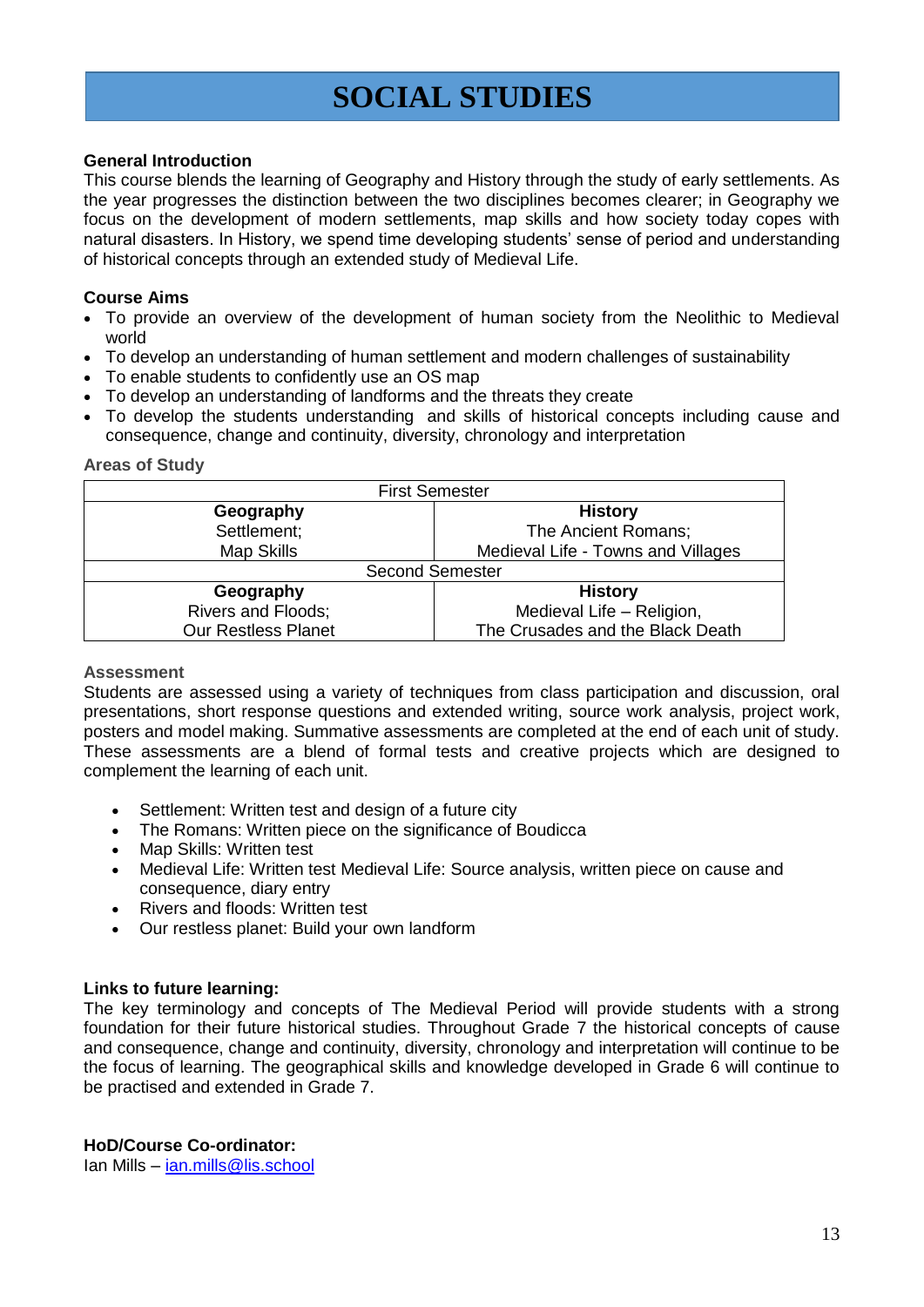## **PHYSICAL EDUCATION**

### **General introduction**

Physical Education is a required area of study in Leipzig International School's core curriculum. The development of physical skills and self-confidence is extremely important for the 11-14 year old age range. In lower secondary, all students will receive one double and one single period of physical education per week, slightly more than higher up the school.

As a coeducational school we believe in the value of teaching boys and girls together and this includes physical education. However, we are aware of research that says that it might occasionally be better for the boys and the girls to receive separate instruction. Boys and girls are usually taught together but when it seems more appropriate to teach the boys and girls separately for particular units, we do so.

#### **Course Aims**

Physical Education will focus on increasing the students' knowledge and understanding of the principles behind good health, mental wellbeing and physical fitness. It will provide opportunities for students to participate in a wide range of physical activities. They will develop positive attitudes toward active living, gain self-confidence as skilful movers, and at the same time promote personal, social, cultural, and environmental growth and appreciation. Quality physical education, as part of the entire learning experience concerned with educating the whole person, will support students in developing a solid foundation for a balanced life.

All units have been designed to satisfy the requirements of the programme, interests and abilities of individual children and develop a wide range of physical, learning, personal and social skills.

#### **Areas of Study**

Athletics **Frishen** Badminton Gymnastics Basketball **Hockey** Fitness (Health Related Exercise) Tag Rugby Football Volleyball

Dance **Strike & field games (Rounders / Cricket / Baseball)** 

#### **Assessment**

The student's individual progress is carefully monitored and an attainment level is made following the different modules of work. They will be assessed in the following:

- Endeavour (Effort and Enthusiasm)
- Knowledge and understanding
- Individual skills development
- Game skills development

The overall attainment grade is produced by continual assessment of the pupils using practical, verbal and visual tasks throughout each module and a final end of unit practical task. All assessments will be based on teacher, self and peer evaluation / assessments.

### **Links to future learning**

Leads to Grade 7 PE.

HoD/Course Co-ordinator: Sabrina Bennett – [Sabrina.Bennett@lis.school](mailto:Sabrina.Bennett@lis.school)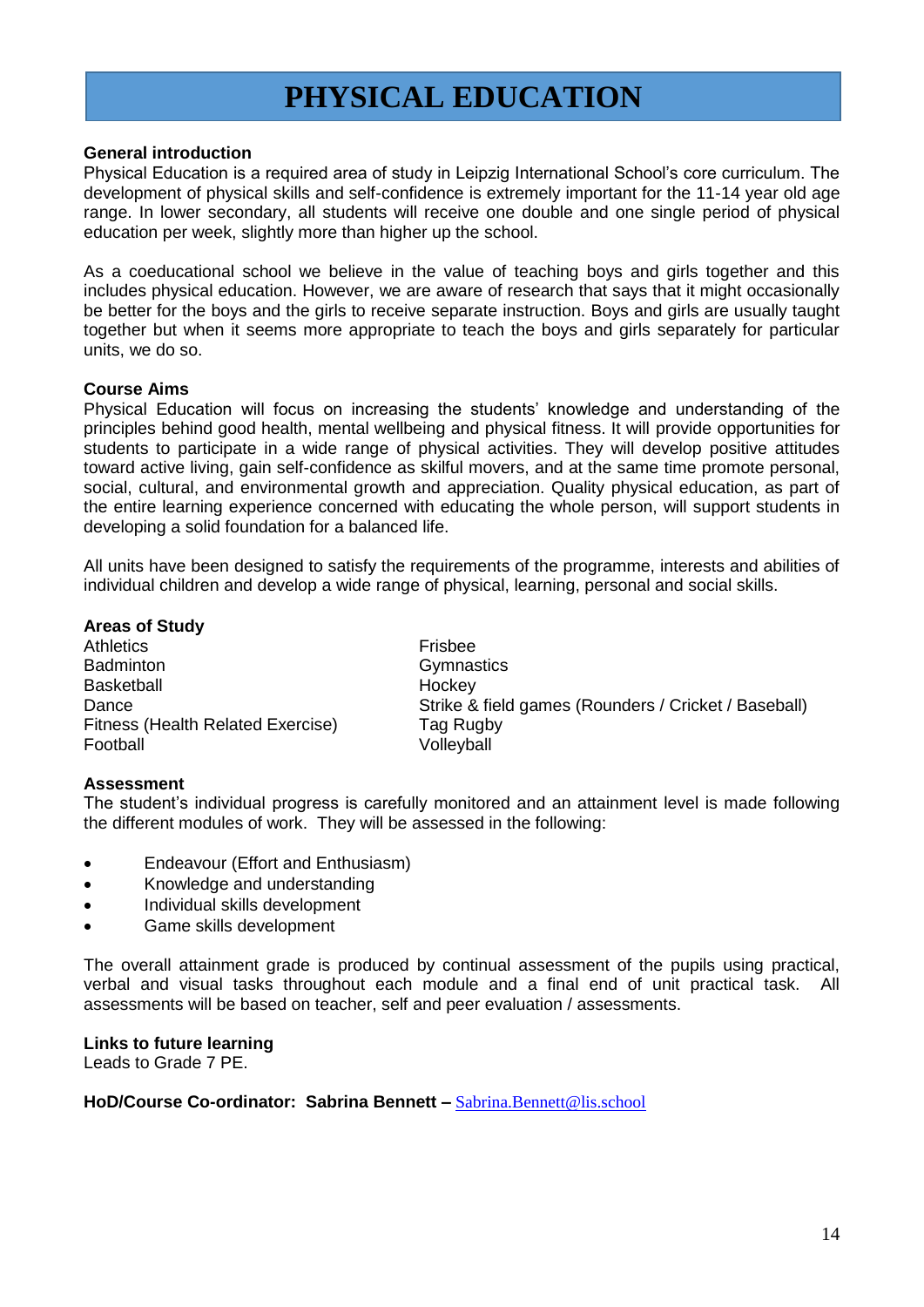# **VISUAL ARTS**

#### **General Introduction**

The visual arts curriculum in grade 6 is based on the topic Natural and Manmade World. Core objectives are designed to include a variation of elements of design, media, and cultural/historical context. Students receive **one double lesson per week** of Art.

### **Course Aims**

The work in grade 6 is built around the building blocks of **visual literacy** by exploring various techniques and media; traditionally in **2D** (e.g. drawings, paintings, photography) and **3D** (e.g. sculptures, architecture) with the expansion into **4D** (e.g. performance, video, animation).

They will be strengthening their knowledge of the elements of design such as line, shape, form, space, colour, value, and texture. Meaningful exercises will be linked to creative work, while giving the students an opportunity to **apply the techniques and their skills to individual pieces of art.** 

Students will be **introduced to various ways of presenting artwork** in or outside the school. **Students will be building upon their skills to evaluate** their work and the work of others during and after the process of creating, in order to support their creative development.

### **Areas of Study**

Artworks and other forms of expression from various cultural backgrounds will be used for inspiration and also for broadening their knowledge and understanding of diverse contemporary and historical cultures, events and movements. The students will be using a sketchbook for exercises, designing pages on art history, documenting the process and progress of their work and for written reflections.

Example projects include:

- Paul Klee and the use of line
- My magical creature and me
- Still-life exploring different drawing materials
- Pictograms
- Monochromatic and contrast
- Cave Art
- Clay Sculptures
- Digital Photo-Imaging

#### **Assessment**

Each unit will be assessed on the two main areas of the creative process. Marks will be awarded according to how well the artwork meets the set of descriptors.

- **Preparation/ Research**: To what extent does the student demonstrate: the ability to clearly articulate their initial ideas and/or intentions and how they have been formed and developed? How have they assimilated technical skills, chosen media and/or art themes/topics to develop their work further? To what extent does the work demonstrate the ability to review and refine selected ideas, skills, processes and techniques?
- **Final Pieces:** To what extent does the work demonstrate: effective application and manipulation of media and materials; effective application and manipulation of the formal qualities to reach the highest level of technical competency? To what extent does the work reflect on the acquisition of skills and their development as a visual artist?

## **Links to future learning**

Leads directly to Grade 7 Visual Arts.

**HOD/Course Coordinator:** Steve Lewis [steve.lewis@lis.school](mailto:steve.lewis@lis.school)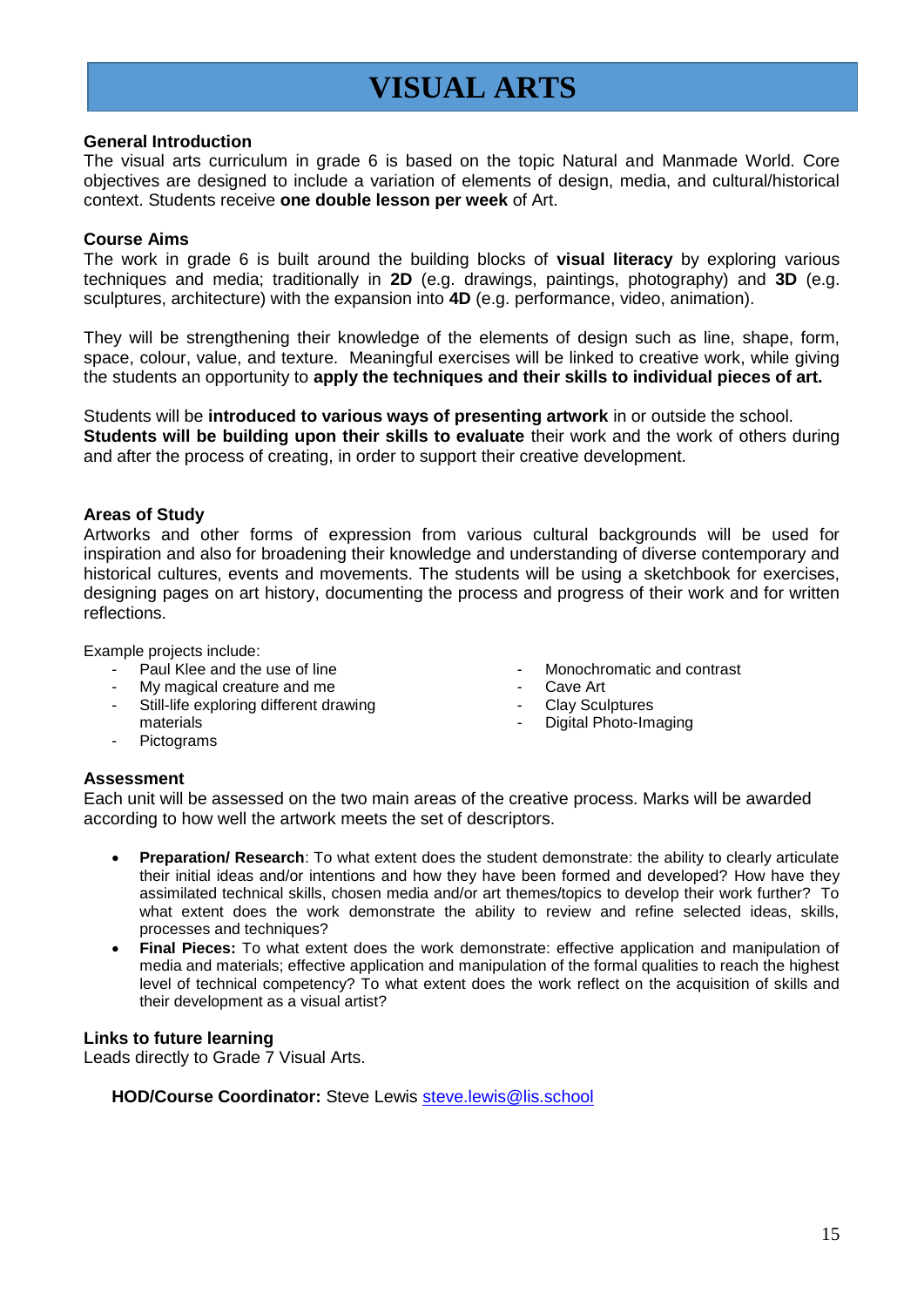# **INFORMATION & COMMUNICATION TECHNOLOGY (ICT)**

## **General Introduction**

The curriculum follows Key Stage 3 (KS3) of the National Curriculum in the UK. Two periods per week are allocated to the study of ICT within the academic timetable.

## **Course Aims**

- To equip the students with the skills to use technology to become independent learners.
- To develop their capabilities in using ICT for tasks associated with design, data analysis, research, processing information, presentations, problem-solving, decision-making, creative expression, communication and collaboration.

## **Areas of Study**

- Knowledge of the School System
- Internet Safety
- Desktop Publishing
- Spreadsheets (formatting and printing a spreadsheet)
- Presentation  $-$  (Topic of choice)
- Programming with MicroBit
- Research skills
- Graphic Design

## **Assessment**

This is a skills-based course. There are no theory tests for ICT in Grades 6-8 but students do get graded on the work they produce in class. There is no regular homework for ICT in Grades 6-8 apart from the time students might need to catch up on their project work.

**Links to future learning** Leads to Grade 7 ICT.

**HoD/Course Co-ordinator:** Reingart Böhmer [Reingart.Boehmer@lis.school](mailto:Reingart.Boehmer@lis.school)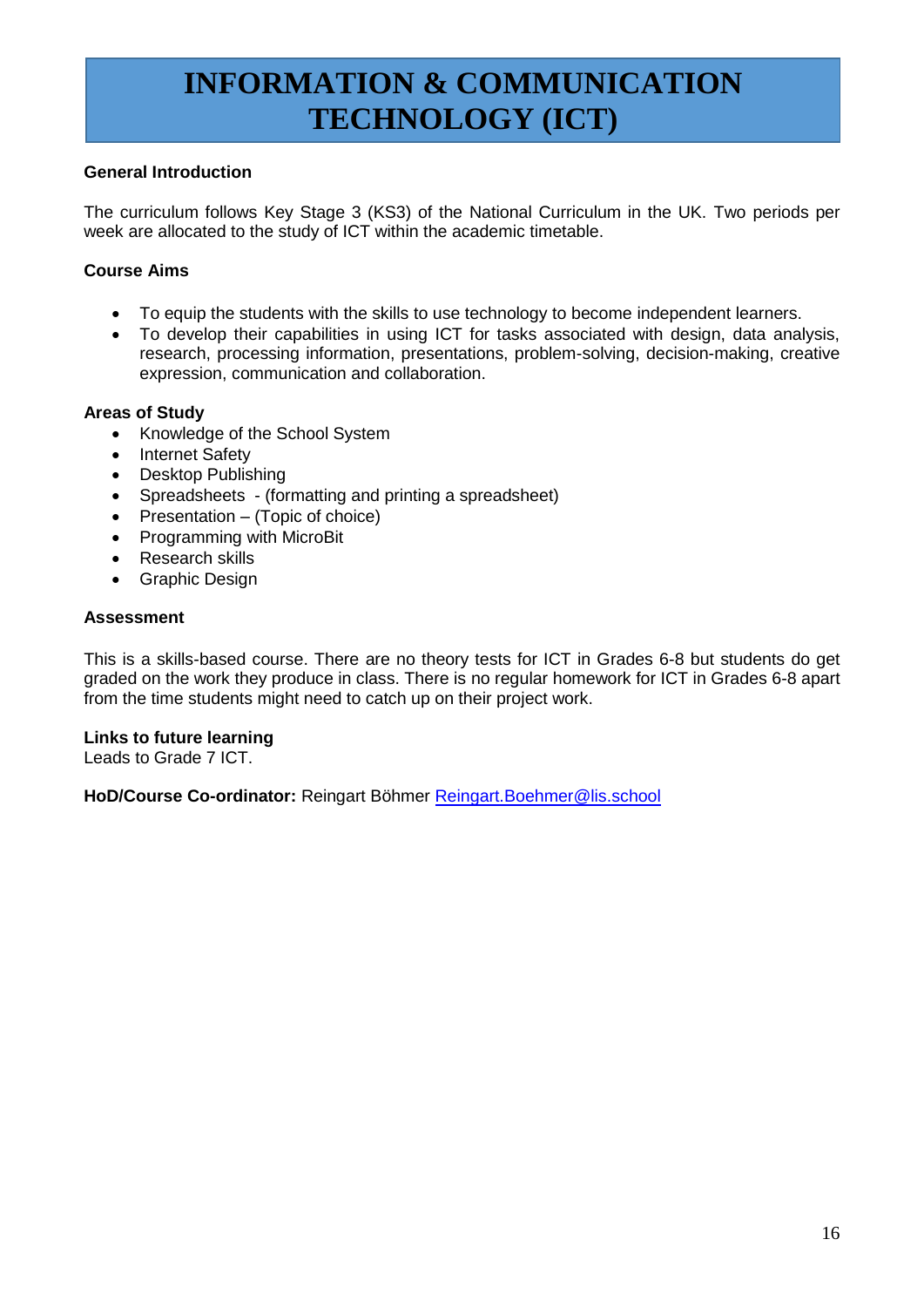## **MUSIC**

## **General Introduction**

Two periods per week are allocated to the study of music within the academic timetable. Pupils will have the opportunity to perform music using traditional and electronic instruments either individually or as part of an ensemble and the composing aspects of the course will take place either in these groups or through the use of a music-sequencing programme on the computer. Listening activities are interspersed with the practical sessions to reinforce knowledge and understanding of each topic.

## **Aims**

The aims of Middle school Music at Leipzig International School are to:

- Nurture the creative ability in all pupils through composition.
- Develop sensitive, analytical and critical responses to existing music.
- Develop an awareness of musical traditions and developments in a variety of cultures and societies.
- Offer pupils opportunities to experience the personal satisfaction and self-confidence derived from taking part in practical musical activities.

## **Areas of Study**

- The Elements of Music *'Who Am I'*
- What makes a good song?
- Latin Beat
- The folk tradition
- Rhythms of the Nile
- Medieval Music
- Impressionism

## **Assessment**

During each topic, the students' performances and compositions are recorded for assessment and at least one listening test is taken to evaluate students' knowledge and understanding of the subject. The department follows the criteria laid out in the whole-school assessment policy.

## **Extra-Curricular Opportunities**

The music programme is enhanced by:

- 1. A wide variety of extra-curricular clubs that take place during the week. During this academic year the students will have the opportunity to be involved in:
	- LIS Big Band
	- LIS Choir
	- String Ensemble
	- Wind Ensemble
	- Latin Percussion group
	- Middle School Vocal Group
	- Various mixed ensembles
	- Composing club
- 2. One-to-one instrumental lessons are available to our students. These sessions take place outside of the academic programme. For more information please contact Mr. Foulkes.

## **Links to future learning**

GCSE music is a natural progression from the work covered in the Middle School programme. The course concentrates on the three core aspects of music:

performing (30%), composing (30%) and listening/appraising (40%) Pupils study music from the classical tradition through to the Twenty-first century.

**Course co-ordinator:** Mr. Paul Foulkes (Director of Music): [paul.foulkes@lis.school](mailto:paul.foulkes@lis.school)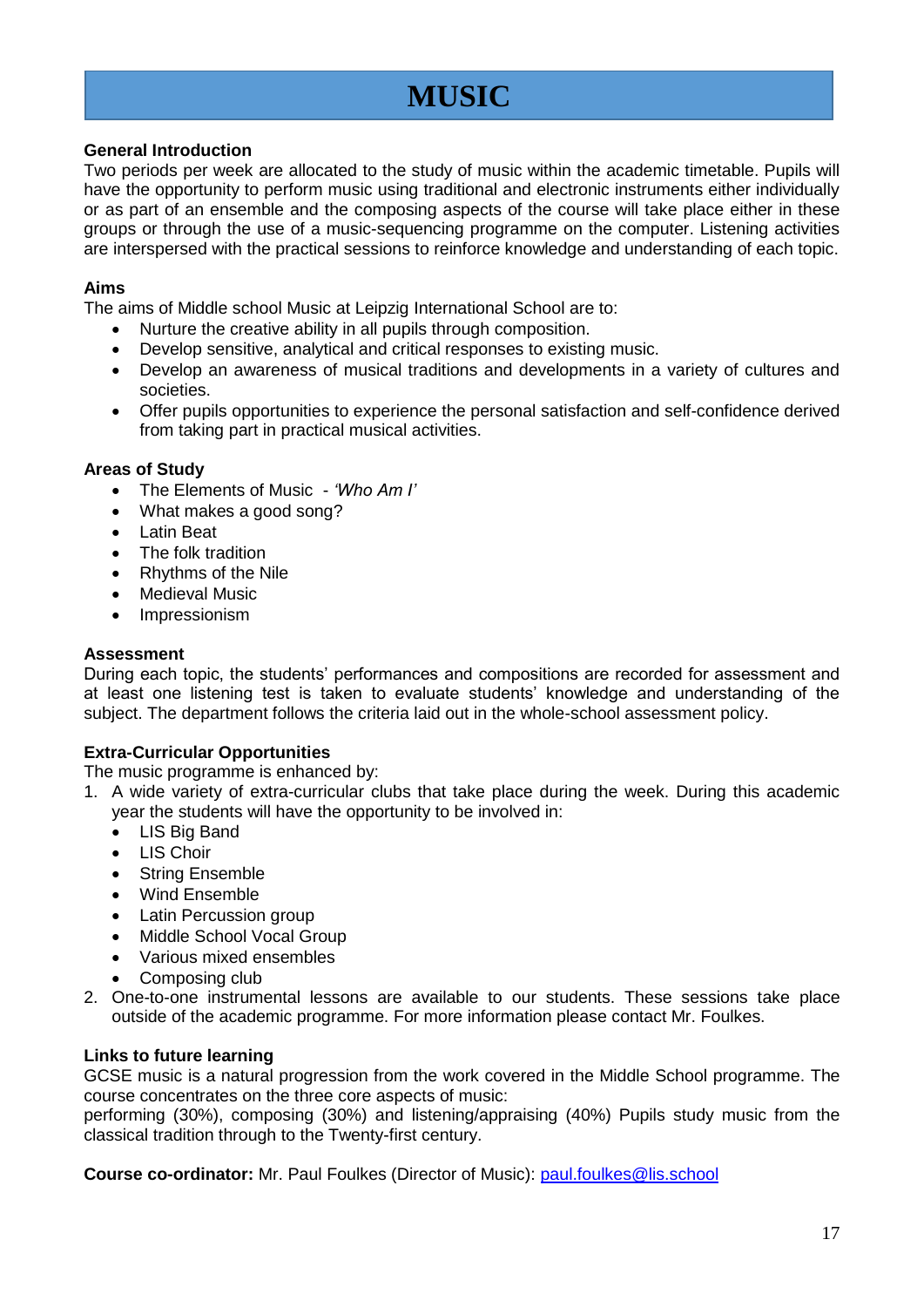## **PERSPECTIVES**

## **General Introduction**

Perspectives takes a cross-curricular approach to learning the skills needed for success in higher education and ultimately the world of work in the 21st century. By studying global issues, learners explore different and often opposing perspectives to develop critical thinking, research and communication skills.

### **Course Aims**

- To enable the student to develop skills in research, analysis, evaluation, reflection, collaboration and communication.
- As Perspectives is a skills-based course, the specific content of the course is less important than the way learners handle the information. The materials for this programme therefore focus less on the information that is communicated, and more on the questions and prompts in order that will scaffold the development of skills that ensure 'cognitive change' in the learners.
- A significant number of the theme blocks (see below) challenge students to explore personal, local, national and global perspectives understanding the causes, consequences and possible future scenarios of the actions to various issues.

| <b>Skill to</b><br>develop: | Communication Collaboration Reflection Research |                                             |                                                     |                                                | <b>Research/</b><br><b>Analysis</b> | <b>Reflection/</b><br><b>Communication</b> |
|-----------------------------|-------------------------------------------------|---------------------------------------------|-----------------------------------------------------|------------------------------------------------|-------------------------------------|--------------------------------------------|
| Topic:                      | WHO AM I?                                       | <b>WHO ARE</b><br>WE? (Island<br>Community) | LEARNING LIFE<br><b>HABITS</b><br>(Goal<br>setting) | <b>CHOICES</b><br>(Digital<br>Media/<br>World) | (How to relax)                      | <b>IMINDFULNESS BEING HUMAN</b>            |
| Outcome:                    | Assessment   Presentation                       | Debate                                      | Goals/<br>Targets/<br>Top tips<br>poster            | Digital<br>Diary/<br>Visual<br>Portfolio       | Teach a<br>session on<br>relaxing   | The Human<br>Exhibition                    |

**Areas of Study** 

#### **Assessment**

Assessment within the programme consists of teacher assessments within each theme block using both formative assessments through the sessions based on reflection and understanding of the focus skills as well as summative tasks linked to the Assessment Outcomes of each unit.

## **Links to future learning**

The Grade 6 Perspectives programme lays the foundations for further skills development in Grade 7 whilst also ensuring that the Grade 6 students have a good understanding on the 'self' upon which their place in the world will be explored in Grade 7.

**Course Co-ordinator:** Ian Mills – [ian.mills@lis.school](mailto:ian.mills@lis.school)